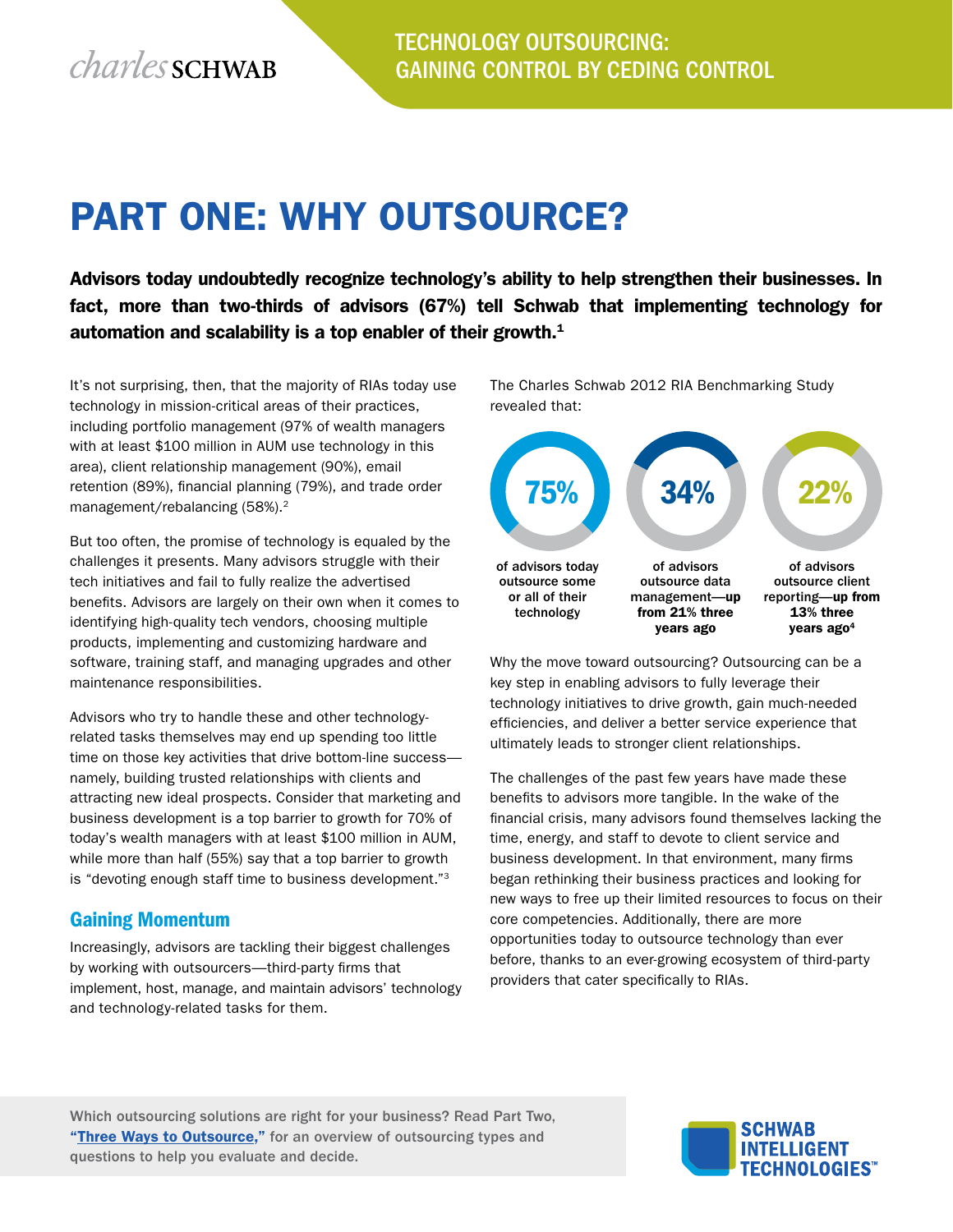### The Benefits of Outsourcing

Advisors who outsource their technology functions report benefits such as:

| <b>Cost Savings</b>                                                | Advisors who outsource client reporting and data management report savings of roughly 25% to 30% versus<br>managing those tasks in-house with dedicated resources. <sup>5</sup> Cost savings can also be achieved by outsourcing<br>the management, maintenance, and updating of IT infrastructure, computer systems, and servers.                                                                                                                                                                                                                                                                                                          |
|--------------------------------------------------------------------|---------------------------------------------------------------------------------------------------------------------------------------------------------------------------------------------------------------------------------------------------------------------------------------------------------------------------------------------------------------------------------------------------------------------------------------------------------------------------------------------------------------------------------------------------------------------------------------------------------------------------------------------|
| <b>Time Savings</b>                                                | Outsourcing allows advisors to hand off the most challenging and time-consuming tech-related tasks, such<br>as implementing new systems, maintaining and upgrading software and servers, and managing backups.<br>Advisors and their staff can devote that extra time to client service, financial planning, business<br>development, and other value-added activities that drive growth and profitability.                                                                                                                                                                                                                                 |
| <b>Flexibility</b><br>and Scale                                    | Outsourced technology solutions typically offer a range of options that advisors can add or remove as their<br>needs and goals evolve-allowing RIA firms to quickly adjust their technology capabilities resources as they<br>grow. It's also easier to change or remove outsourced solutions entirely if desired than it is to overhaul<br>in-house, customized technology.                                                                                                                                                                                                                                                                |
| <b>Focus on</b><br><b>Building Trusted</b><br><b>Relationships</b> | Most advisors aren't die-hard techies. For example, 77% get outside help with their IT support needs.<br>Outsourcing helps advisors focus on the tasks they do best-building, maintaining, and strengthening<br>trusted relationships with their clients, creating financial plans, and pursuing new business opportunities.                                                                                                                                                                                                                                                                                                                |
| <b>Mobility</b>                                                    | The Internet is reshaping the advisor-client relationship. Access to financial information anytime, anywhere<br>through smartphones, tablets and other mobile devices is becoming increasingly important to advisors<br>and their clients. Consider that 50% of U.S. advisors use a tablet, <sup>6</sup> while 25% of U.S. online adults are<br>interested in using their mobile devices as the main channel for their personal financial lives. <sup>7</sup> Many<br>outsourced solutions enable advisors and staff to call up data on demand-delivering convenience,<br>boosting efficiency, and improving the overall client experience. |
| <b>Greater Financial</b><br><b>Flexibility</b>                     | Outsourcing can give advisors greater flexibility over their expense models versus using an in-house,<br>fixed-cost approach. For example, some outsource providers' fees rise and fall with a firm's overall AUM,<br>while others vary based on the number of client accounts at the firm. This enables advisors to easily<br>manage technology-related expenses and headcount in response to changing business conditions.                                                                                                                                                                                                                |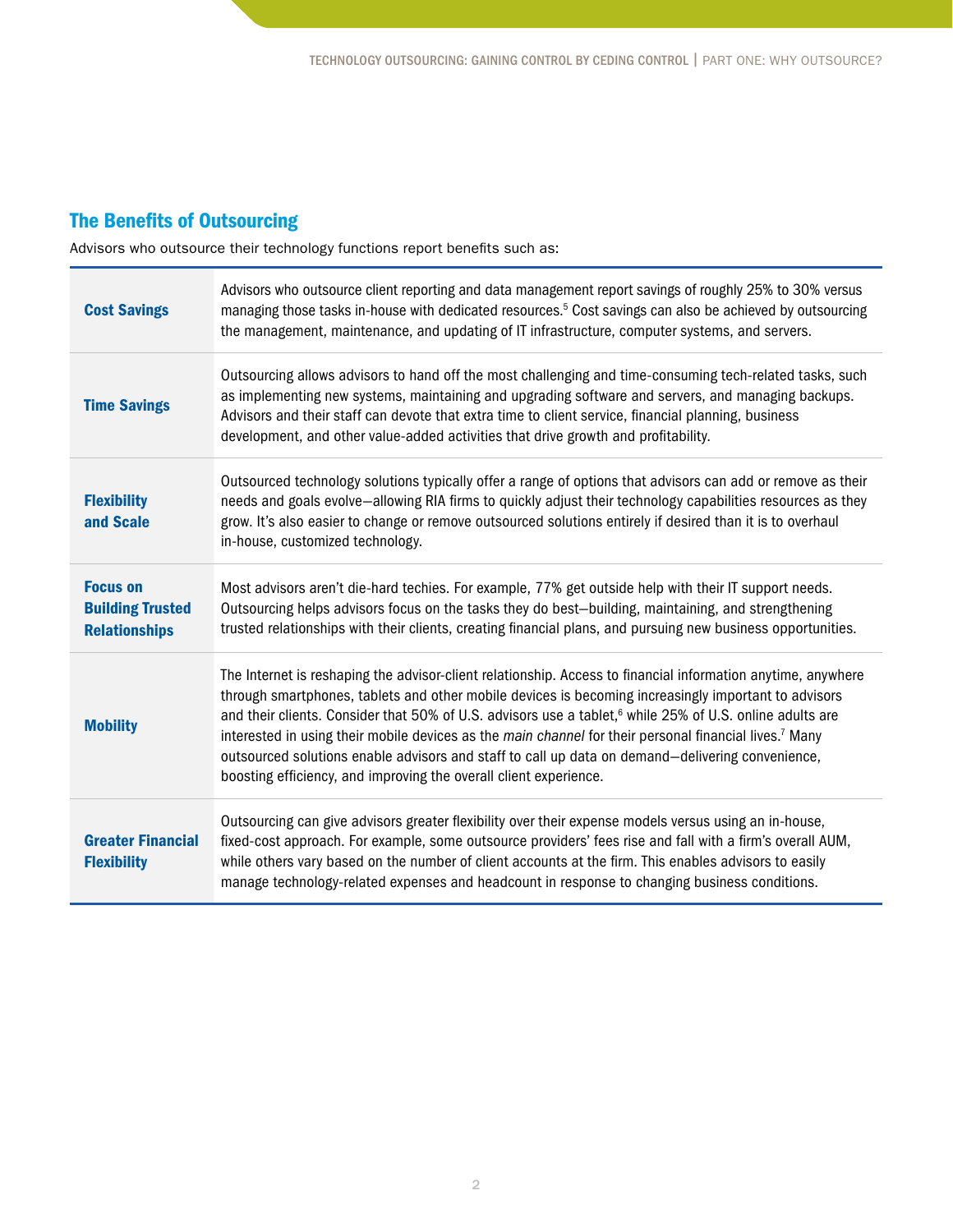That said, outsourcing technology isn't a panacea. While many outsourcing solutions offer greater flexibility than in the past, there may still be trade-offs in the degree of customization an outsourced solution provides versus in-house management. Clearly, some advisors are able to successfully maintain their systems and data in-house. Others may wish to leverage outsourcing only for select technologies or stages of their business life cycle.

The key is for advisors to understand their practice's specific business model, cost structure, technology needs and goals, and then determine whether outsourcing is a good option based on those factors.

#### Three Outsourcing Myths

Many concerns and objections that advisors raise about outsourcing are rooted in misconceptions. With that in mind, here's Schwab's opinion on three of the biggest outsourcing myths:

- 1. "Outsourcing technology is more expensive than doing it in-house." Outsourced solutions can seem surprisingly pricey at first glance. But a thorough analysis of the costs of managing technology in a RIA practice—including expenses related to recruiting and training staff, purchasing and installing hardware and software, maintaining and upgrading technology, and troubleshooting—may reveal that advisors can save significant money and resources by outsourcing and reallocating their time or staff's time to other, more value-added activities. 2. "Going to a third party will mean lower quality and inferior service versus doing it myself." Third-party providers' success depends on their ability to deliver a high-quality, consistent experience. If they didn't deliver, they wouldn't be in business long. Additionally, these firms must track their effectiveness and accuracy and share that information with customers. What's more, the most established outsourcing firms have worked with thousands of advisors and small businesses over the years. They may have the experience to know where potential problems could crop up and prevent them from happening in the first place. And if something does go wrong, they may also have the resources to solve the problem fast. 3. "If my data is housed off site, I'll lose control of it and Outsourcers that host a firm's data typically employ security measures that are far superior to the safeguards found in the vast majority of RIA firms. They also provide disaster recovery and backup, helping ensure that your data is safe and accessible even
	- won't be able to trust that it's safe and secure." if your office is damaged or destroyed. Just ask yourself: Is your data more secure in a technology facility or on a server sitting in a closet in your office?